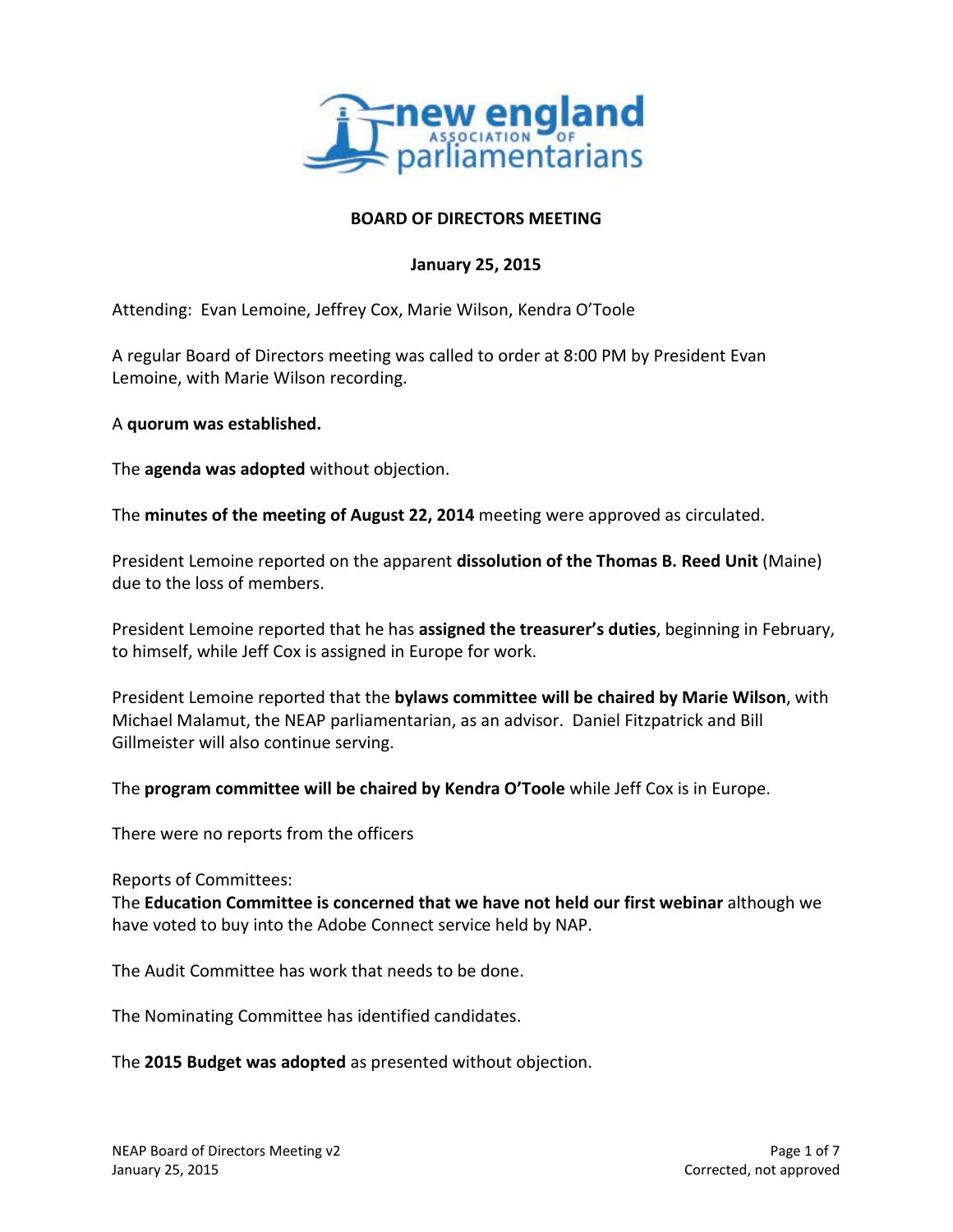A motion (Wilson) to hold the **Annual Meeting and District Conference May 29-31, 2015 in conjunction with the district conference**, was adopted without objection. We probably can expect 30-35 attendees. A strategic planning session will be held on the last day.

A motion (Wilson) that NEAP support an amendment to the bylaws to limit the ability of NAP board members to serve on the boards of other national parliamentary organizations was adopted by general consent. (See the next page for final text.)

A motion (Lemoine) that NEAP support an amendment to the bylaws to change the biennial convention to an annual meeting was adopted without objection. (See the last page for final text.)

A motion (Wilson) to seek support from the New York Association of Parliamentarians was adopted without objection.

The meeting adjourned at 9:03 PM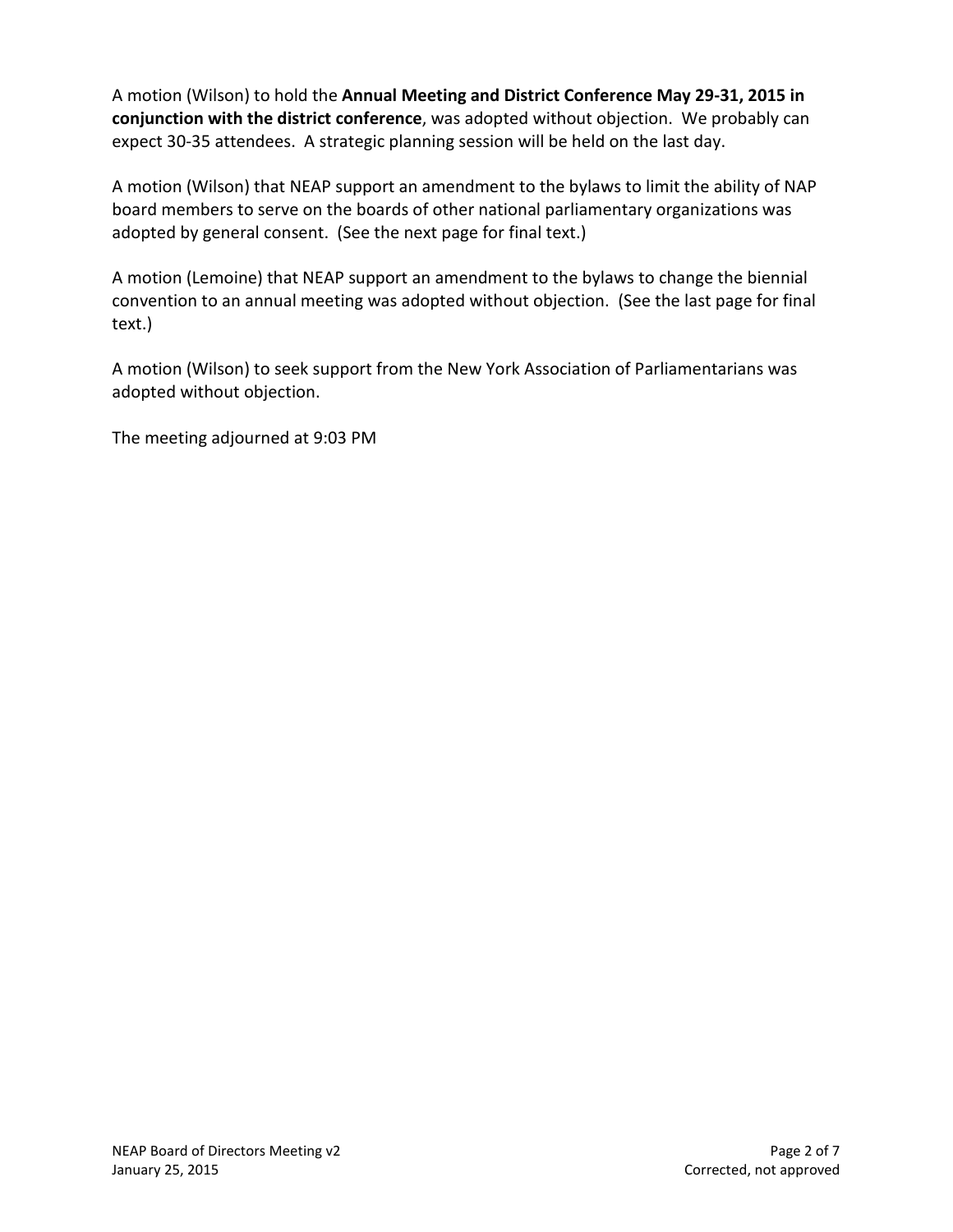# **PROPOSED BYLAW AMENDMENT**

## **1. AMENDMENT #\_: SERVICE ON BOARD OF DIRECTORS**

Article VII, NAP Board of Directors, Section 1, Composition.

Amend by adding "No member of the NAP Board of Directors shall serve concurrently on the board of directors of any other national parliamentary organization."

| <b>CURRENT WORDING</b>             | PROPOSED AMENDMENT                 | <b>IF ADOPTED WILL READ</b>        |
|------------------------------------|------------------------------------|------------------------------------|
| <b>Section 1. Composition.</b> The | <b>Section 1. Composition.</b> The | <b>Section 1. Composition.</b> The |
| members of the NAP Board of        | members of the NAP Board of        | members of the NAP Board of        |
| Directors shall be the             | Directors shall be the             | Directors shall be the             |
| president, vice-president,         | president, vice-president,         | president, vice-president,         |
| secretary, treasurer, three        | secretary, treasurer, three        | secretary, treasurer, three        |
| directors-at-large, and two        | directors-at-large, and two        | directors-at-large, and two        |
| district directors elected by      | district directors elected by      | district directors elected by      |
| and from among the eight           | and from among the eight           | and from among the eight           |
| district directors for the         | district directors for the         | district directors for the         |
| incoming biennium.                 | incoming biennium. No              | incoming biennium. No              |
|                                    | member of the NAP Board of         | member of the NAP Board of         |
|                                    | Directors shall serve              | Directors shall serve              |
|                                    | concurrently on the board of       | concurrently on the board of       |
|                                    | directors of any other national    | directors of any other national    |
|                                    | parliamentary organization.        | parliamentary organization.        |

**Proposed by:** New England Association of Parliamentarians

**Rationale:** Members of the Board of Directors have a fiduciary responsibility to NAP. One component of this responsibility is the duty of loyalty to NAP. That duty requires that the director maintain confidential information and forego personal or professional interests or the interests of any other organization. NAP must come first in the directors' loyalties. Service on the Board of Directors of other national parliamentary organizations creates a direct conflict with similar programs and fund-raising objectives.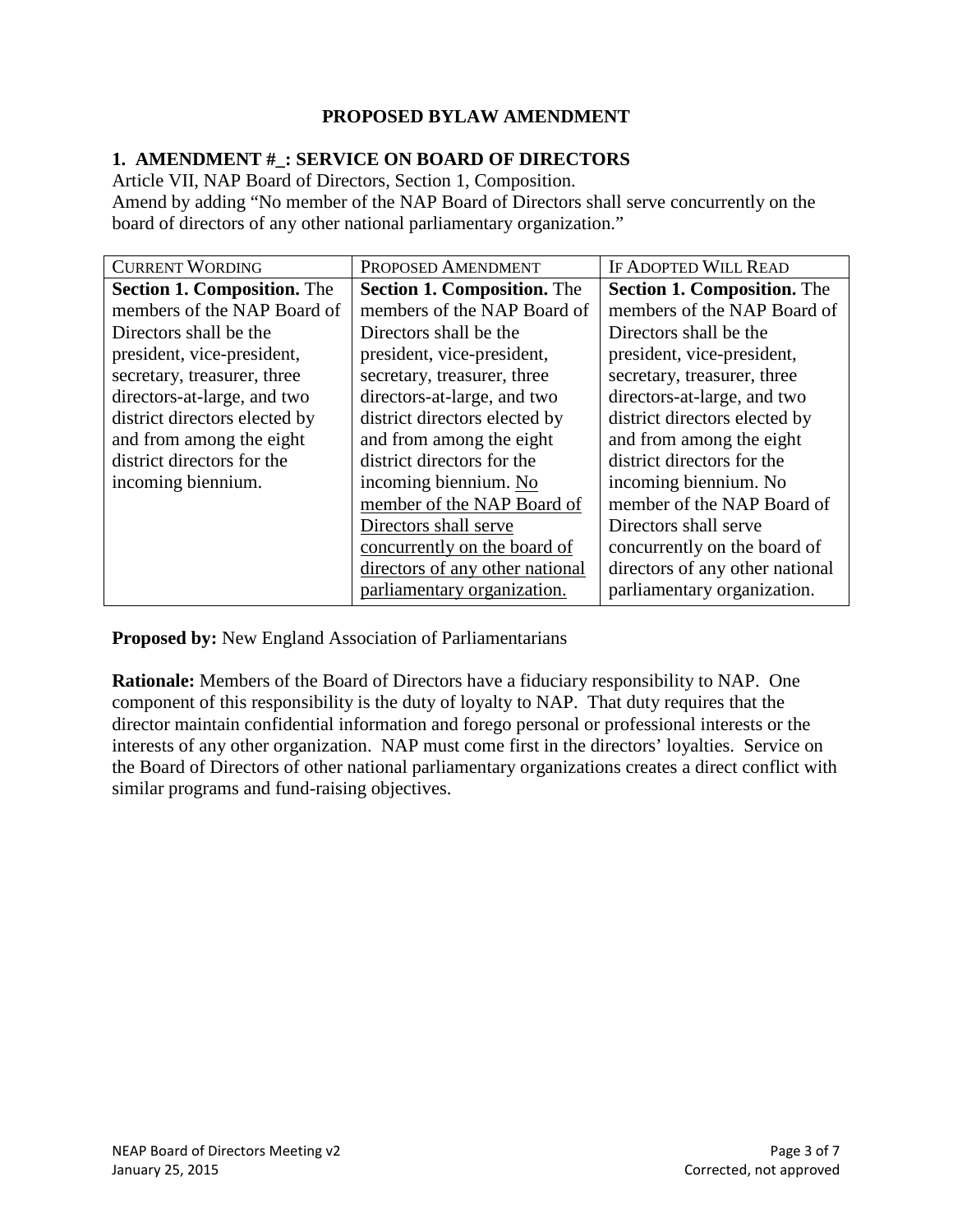### **PROPOSED BYLAW AMENDMENT**

### **1. AMENDMENT #\_: CHANGE TO BIENNIAL MEMBERSHIP MEETING**

Article VI, Meetings, Section 2, Conventions

Amend by substitution "Section 2. Membership Meeting in Odd-Numbered Years. A membership meeting shall be held in August, September, or October of each odd-numbered year at a place, date, and time determined by the NAP Board of Directors for the purpose of electing officers, receiving reports, and transacting such other business as shall properly come before it. The call to membership meeting in each odd-numbered year, giving notice of the place, date, and time of the meeting, shall be published in the *National Parliamentarian®* and sent by January 1 of the meeting year. The quorum for the membership meeting shall be 50 members."

| <b>CURRENT WORDING</b>                                                                                                                                                                                                                                                                                                                                                                                                                                                                                                                                                                                                                                                                                                                                                               | PROPOSED AMENDMENT                                                                                                                                                                                                                                                                                                                                                                                          | <b>IF ADOPTED WILL READ</b>                                                                                                                                                                                                                                                                                                                                                                                 |
|--------------------------------------------------------------------------------------------------------------------------------------------------------------------------------------------------------------------------------------------------------------------------------------------------------------------------------------------------------------------------------------------------------------------------------------------------------------------------------------------------------------------------------------------------------------------------------------------------------------------------------------------------------------------------------------------------------------------------------------------------------------------------------------|-------------------------------------------------------------------------------------------------------------------------------------------------------------------------------------------------------------------------------------------------------------------------------------------------------------------------------------------------------------------------------------------------------------|-------------------------------------------------------------------------------------------------------------------------------------------------------------------------------------------------------------------------------------------------------------------------------------------------------------------------------------------------------------------------------------------------------------|
| <b>Section 2. Conventions.</b> A                                                                                                                                                                                                                                                                                                                                                                                                                                                                                                                                                                                                                                                                                                                                                     | <b>Section 2. Membership</b>                                                                                                                                                                                                                                                                                                                                                                                | <b>Section 2. Membership</b>                                                                                                                                                                                                                                                                                                                                                                                |
| convention shall be held in August,                                                                                                                                                                                                                                                                                                                                                                                                                                                                                                                                                                                                                                                                                                                                                  | <b>Meeting in Odd-Numbered</b>                                                                                                                                                                                                                                                                                                                                                                              | <b>Meeting in Odd-Numbered</b>                                                                                                                                                                                                                                                                                                                                                                              |
| September, or October of each odd-                                                                                                                                                                                                                                                                                                                                                                                                                                                                                                                                                                                                                                                                                                                                                   | <b>Years.</b> A membership meeting                                                                                                                                                                                                                                                                                                                                                                          | <b>Years.</b> A membership meeting                                                                                                                                                                                                                                                                                                                                                                          |
| numbered year at a place, date, and                                                                                                                                                                                                                                                                                                                                                                                                                                                                                                                                                                                                                                                                                                                                                  | shall be held in August,                                                                                                                                                                                                                                                                                                                                                                                    | shall be held in August,                                                                                                                                                                                                                                                                                                                                                                                    |
| time determined by the NAP Board                                                                                                                                                                                                                                                                                                                                                                                                                                                                                                                                                                                                                                                                                                                                                     | September, or October of each                                                                                                                                                                                                                                                                                                                                                                               | September, or October of each                                                                                                                                                                                                                                                                                                                                                                               |
| of Directors for the purpose of                                                                                                                                                                                                                                                                                                                                                                                                                                                                                                                                                                                                                                                                                                                                                      | odd-numbered year at a place,                                                                                                                                                                                                                                                                                                                                                                               | odd-numbered year at a place,                                                                                                                                                                                                                                                                                                                                                                               |
| electing officers, receiving reports,                                                                                                                                                                                                                                                                                                                                                                                                                                                                                                                                                                                                                                                                                                                                                | date, and time determined by                                                                                                                                                                                                                                                                                                                                                                                | date, and time determined by                                                                                                                                                                                                                                                                                                                                                                                |
| and transacting such other business                                                                                                                                                                                                                                                                                                                                                                                                                                                                                                                                                                                                                                                                                                                                                  | the NAP Board of Directors for                                                                                                                                                                                                                                                                                                                                                                              | the NAP Board of Directors for                                                                                                                                                                                                                                                                                                                                                                              |
| as shall properly come before it.                                                                                                                                                                                                                                                                                                                                                                                                                                                                                                                                                                                                                                                                                                                                                    | the purpose of electing officers,                                                                                                                                                                                                                                                                                                                                                                           | the purpose of electing officers,                                                                                                                                                                                                                                                                                                                                                                           |
| A. Call to Convention.<br>The<br>call to convention, giving<br>notice of the place, date, and<br>time of the convention, shall<br>be published in the National<br>Parliamentarian <sup>®</sup> and sent<br>by July 1 of the convention<br>year.<br>B. Voting Body. The voting<br>body of the convention shall<br>comprised<br>of<br>be<br>the<br>following NAP<br>members<br>who are delegates registered<br>as in attendance and who<br>have paid the appropriate<br>registration fee:<br>1. members of the NAP<br>Board of Directors;<br>2. district directors;<br>editor of the National<br>2.<br>$Parlimentarian®$ ;<br>standing<br>committee<br>3.<br>chairmen;<br>4. NAP past presidents;<br>delegates<br>5.<br>representing<br>association<br>each<br>selected as provided in | receiving reports, and<br>transacting such other business<br>as shall properly come before it.<br>The call to membership<br>meeting in each odd-numbered<br>year, giving notice of the place,<br>date, and time of the meeting,<br>shall be published in the<br>National Parliamentarian® and<br>sent by January 1 of the<br>meeting year. The quorum for<br>the membership meeting shall<br>be 50 members. | receiving reports, and<br>transacting such other business<br>as shall properly come before it.<br>The call to membership<br>meeting in each odd-numbered<br>year, giving notice of the place,<br>date, and time of the meeting,<br>shall be published in the<br>National Parliamentarian® and<br>sent by January 1 of the<br>meeting year. The quorum for<br>the membership meeting shall<br>be 50 members. |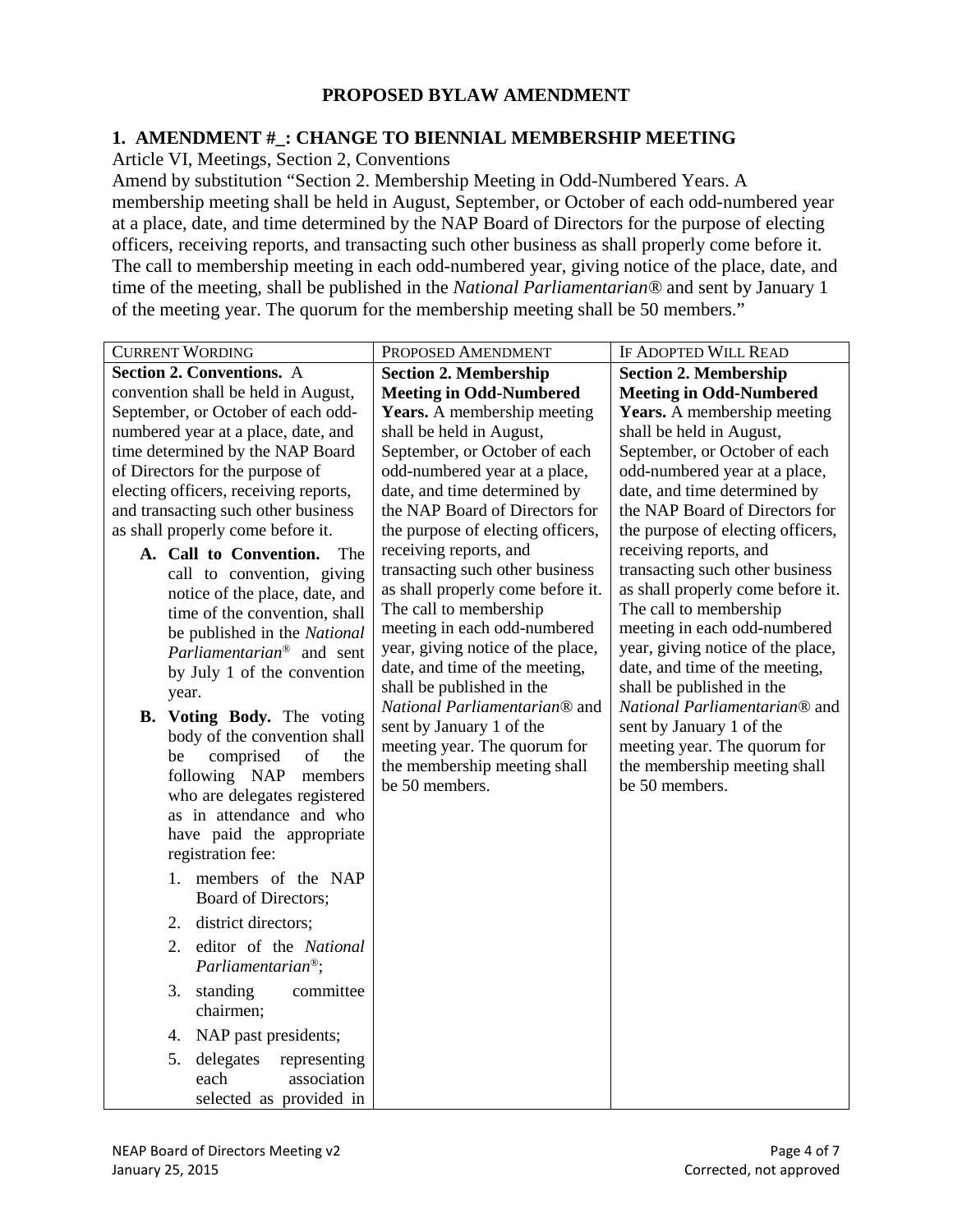|    | the association bylaws<br>as follows:                                                                                                |  |
|----|--------------------------------------------------------------------------------------------------------------------------------------|--|
|    | six delegates; and<br>a)                                                                                                             |  |
|    | additional<br>one<br>b)<br>delegate for up to<br>first<br>five<br>the<br>primary<br>members-                                         |  |
|    | at-large<br>for<br>the<br>association and an<br>additional delegate<br>for each additional<br>five<br>primary                        |  |
|    | members-at-large or<br>fraction<br>major<br>thereof<br>for<br>the<br>of<br>association as<br>March 1<br>of<br>the                    |  |
|    | convention year;                                                                                                                     |  |
| 6. | delegates<br>representing<br>each unchartered state<br>or province, selected by                                                      |  |
|    | the<br>chairman,<br>the<br>of<br>number<br>whom                                                                                      |  |
|    | depends on the number<br>of qualifying members                                                                                       |  |
|    | follows<br>as<br>(a<br>"qualifying<br>member"<br>being defined<br>as<br>- a<br>member-at-large whose                                 |  |
|    | principal residence is in<br>the state or province and<br>who is not a primary<br>member<br>of<br>any                                |  |
|    | association as of March<br>1 of the convention<br>year):                                                                             |  |
|    | a) the chairman;                                                                                                                     |  |
|    | additional<br>one<br>b)<br>delegate for up to<br>first<br>the<br>five<br>qualifying<br>members; and                                  |  |
|    | one<br>additional<br>$\mathbf{c})$<br>delegate for each<br>additional<br>five<br>qualifying members<br>or major fraction<br>thereof; |  |
| 7. | delegates representing<br>each unit, selected as                                                                                     |  |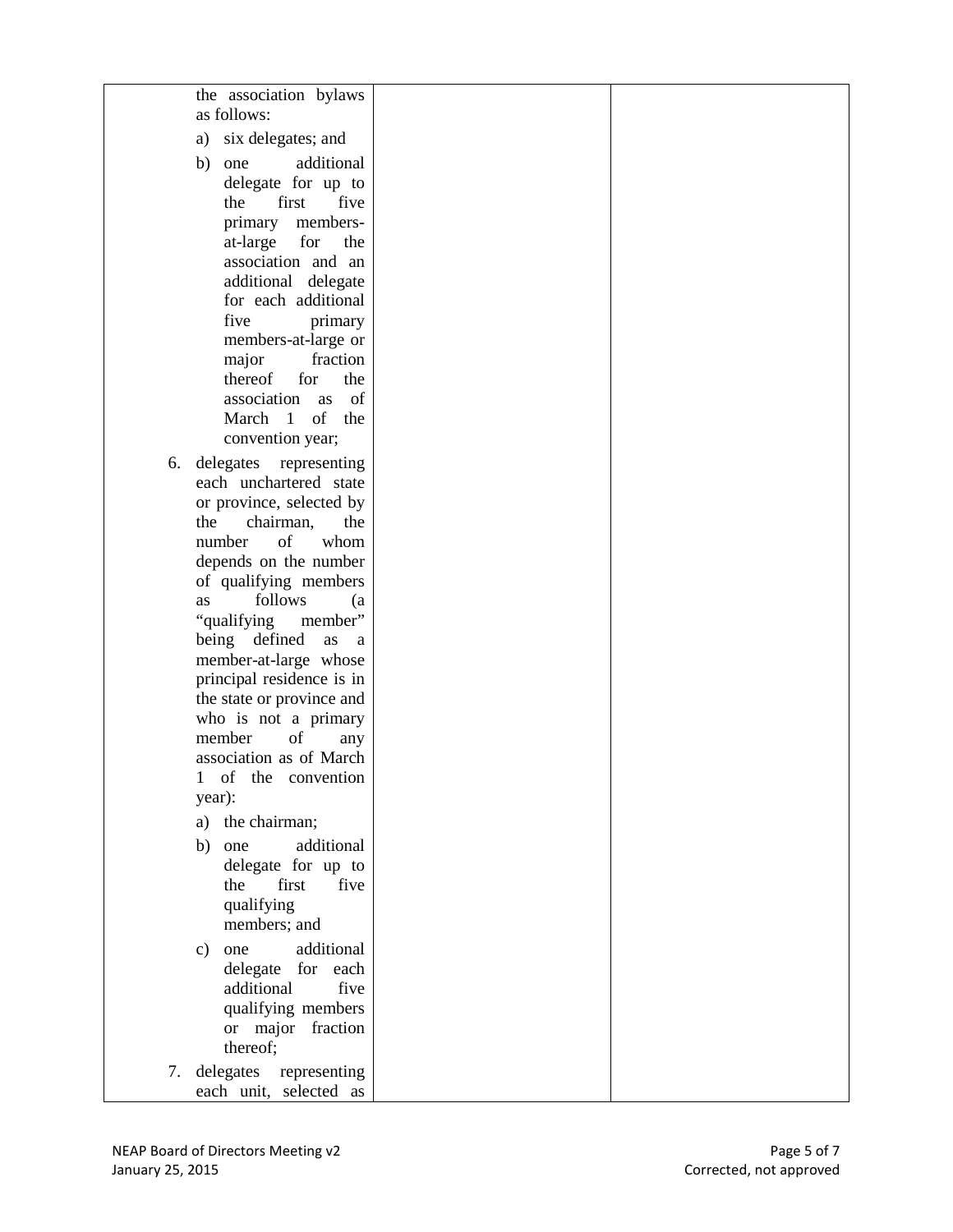| provided in the unit                                     |  |
|----------------------------------------------------------|--|
| bylaws, based on the<br>primary membership as            |  |
| of March 1<br>of the                                     |  |
| convention<br>year,<br>as<br>follows:                    |  |
|                                                          |  |
| a) one delegate for the<br>first five primary            |  |
| members<br>of<br>the                                     |  |
| unit; and                                                |  |
| additional<br>b)<br>one                                  |  |
| delegate<br>for<br>each                                  |  |
| additional<br>five<br>primary members or                 |  |
| major<br>fraction                                        |  |
| thereof;                                                 |  |
| one delegate from each<br>8.                             |  |
| club who shall be a                                      |  |
| of<br>member<br>NAP,<br>selected as provided in          |  |
| the club bylaws; and                                     |  |
| one delegate from each<br>9.                             |  |
| youth group, selected as                                 |  |
| provided in the youth                                    |  |
| group bylaws.                                            |  |
| C. Eligibility to Serve<br>as                            |  |
| Delegate. Associations and<br>unchartered<br>states,     |  |
| provinces, or countries may                              |  |
| select any member-at-large                               |  |
| of NAP or any member-at-                                 |  |
| large of any association to<br>serve as a delegate or an |  |
| alternate to whom they are                               |  |
| entitled by Article VI,                                  |  |
| Section 2B6b,<br>$2B7b$ or                               |  |
| 2B7c.<br>Associations,                                   |  |
| unchartered<br>states,                                   |  |
|                                                          |  |
| provinces, or countries, and                             |  |
| units may select any NAP<br>member to serve as a         |  |
| delegate or an alternate to                              |  |
| which they are entitled by                               |  |
| other provisions of this<br>section.                     |  |
|                                                          |  |
| D. Quorum. The quorum at<br>meeting of<br>any<br>any     |  |
| convention<br>shall<br>be<br><sub>a</sub>                |  |
| majority of the voting<br>delegates who have been        |  |